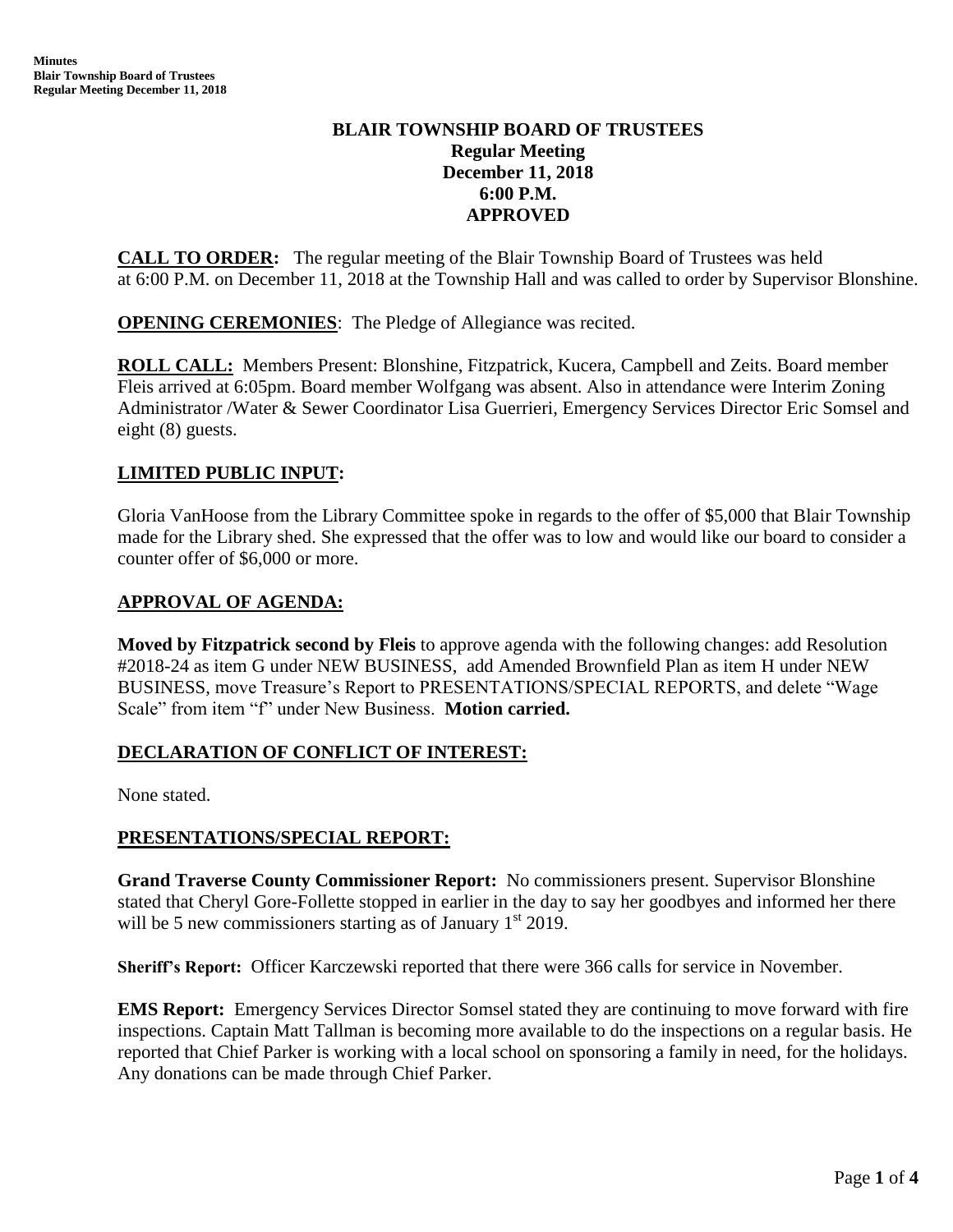**Grand Traverse County Road Commission:** Commissioner Andy Marek reported they are still in the process of finding a replacement for manager Jim Cook, they are hoping to start the interview process January  $3<sup>rd</sup>$  2019. The East/West corridor study has been postponed until January.

**Wade Trim Report:** Engineer Brian Sousa reported that the iron removal plant is waiting for the tanks to be shipped. They were set to arrive on December 14<sup>th</sup> however he stated they are now not shipping until December  $14<sup>th</sup>$ . They continue to stay busy with site plan reviews.

### **ANNOUNCEMENTS/CORRESPONDENCE:**

Update from Supervisor Blonshine on Parks & Recreational Ad Hoc Committee Meeting held December 6, 2018. She is very pleased with over 200 responses to the Parks & Recreational survey. There is a draft Parks and Recreational plan available for review and on our website.

### **CONSENT CALENDAR**

| <b>FUND</b>            | <b>CHECK NUMBERS</b> | <b>TOTALS</b> | <b>REPORTS</b>                   |
|------------------------|----------------------|---------------|----------------------------------|
| Pooled Operating       | #2245-2325           | \$84,806.87   | <b>Emergency Services Report</b> |
| Trust & Agency Fund    | #1013-1014           | 483.00        | Water Dept. Report               |
| Tax Account            | #6294-6300           | \$35,646.20   | Supervisor/Zoning Report         |
| Payroll Check/EFT      | #1247-1292           | \$46,689.12   | <b>Minutes Regular Meeting</b>   |
| <b>Direct Deposits</b> |                      | \$64,010.32   | November 13, 2018                |

 Payroll checks 1225-1235 were approved at the October 9, 2018 meeting but the minutes of the meeting do not reflect this.

**Moved by Fitzpatrick second by Zeits** to approve payroll checks 1225-1235. **Yes:** Fleis, Fitzpatrick, Zeits, Campbell, Blonshine, Kucera. **No:** None. **Motion carried**

**Moved by Fitzpatrick second by** Zeits to approve consent calendar. **Motion carried**

# **UNFINSHED BUSINESS:**

#### **Green Burials**

 No discussion, no action taken Supervisor Blonshine gave Treasures report

#### **NEW BUSINESS**

#### **a. Rehmann Group- Audit**

Steve from Rehmann stated that after many months of attempts by himself and Supervisor Blonshine to contact Blair Township's previous auditors they have finally received some of the information that was requested. Steve reported that the information that was given will not be enough to file the 2017-2018 audit by the December 31, 2018 deadline. He also stated that he spoke with the State and they have agreed to give Blair Township a 30 day extension until January 31, 2019.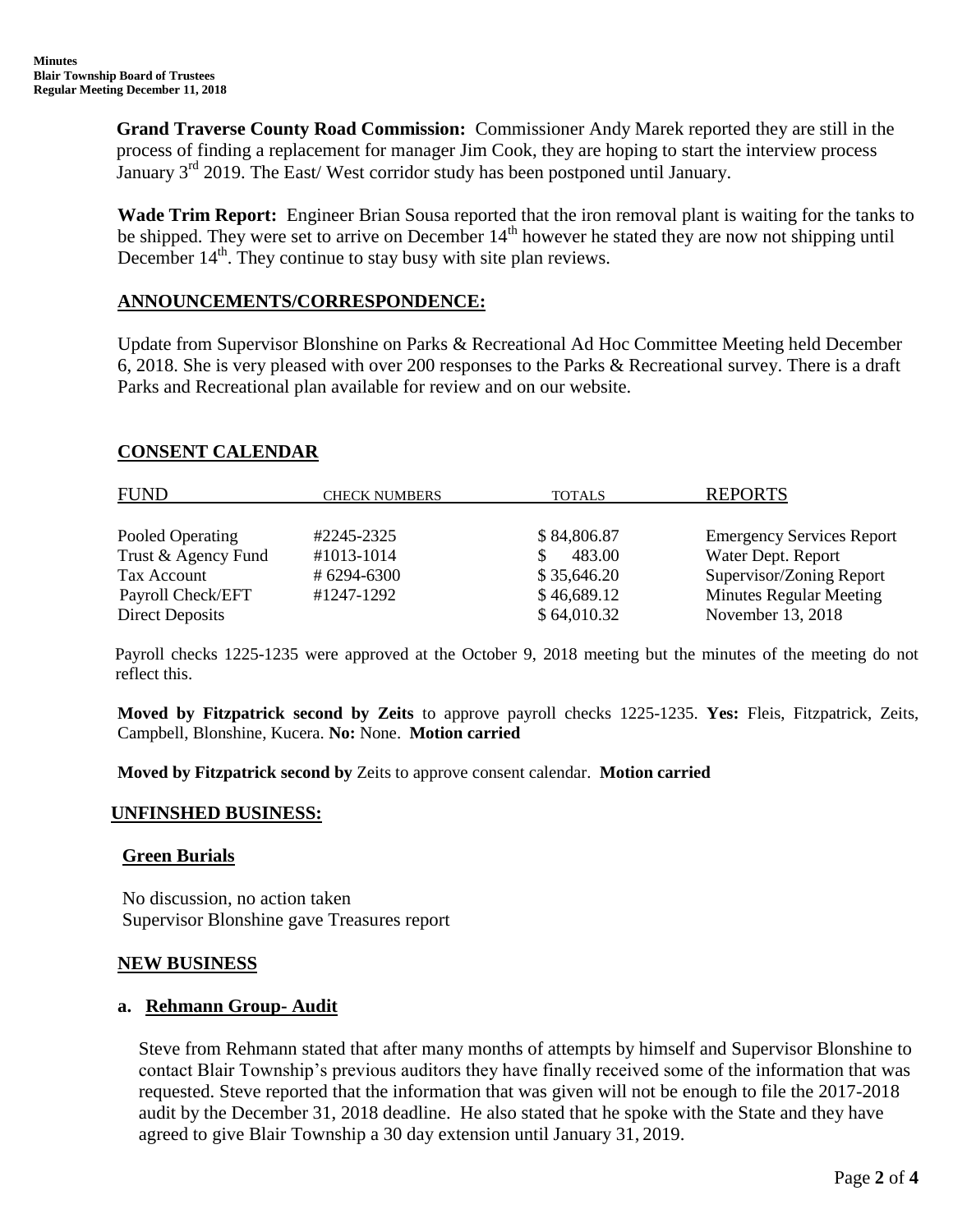**Moved by Campbell second by Fitzpatrick** to hire Rehmann to audit the 2016-2017 ending balances to ensure the 2017-2018 opening balances are correct. **Yes:** Zeits, Campbell, Blonshine, Fitzpatrick, Kucera, Fleis. **No:** None. **Motion carried**

## **b. Certificate for Payment #4 to RCI for Iron Removal Plant**

**Moved by Blonshine second by Kucera** to approve payment #4 to RCI for Iron Removal Plant for the amount of \$14,058.57. **Yes:** Fleis, Blonshine, Fitzpatrick, Kucera, Campbell, Zeits. **No:** None. **Motion carried.** 

#### **c. Hire Full Time Paramedic/ Firefighter**

EMS Director Eric Somsel reported that the one applicant for the full time Paramedic/ Firefighter has position accepted an offer with Green Lake Township, therefore has declined the position with Blair Township.

#### **d. ZBA Re-appointments**

**Moved by Kucera second by Fitzpatrick** to re-appoint Dave McGee to the ZBA, term ending November 30, 2021. **Motion carried**

**Moved by Kucera second by Fitzpatrick** to re-appoint Karin Cascadden to the ZBA, term ending November 30, 2021. **Motion carried**

#### **e. Resolution # 2018-23 Annual Exemption Option PA 152**

**Moved by Blonshine second by Fitzpatrick** to adopt Resolution #2018-23 the annual exemption option as set forth in 2011 Public Act 152, the Publicly Funded Health Insurance Contribution Act. **Yes:** Kucera, Campbell, Zeits, Fleis, Blonshine, Fitzpatrick. **No:** None. **Motion carried.**

# **f**. **Ordinance Enforcement Officer and Deputy Administrator of Zoning and Public Works**

Supervisor Blonshine stated that she is not prepared to discuss the wage scale at this meeting.

**Moved by Fitzpatrick second by Blonshine** to approve the position and job description of Ordinance Enforcement Officer and Deputy Administrator of Zoning and Public Works. **Yes:** Campbell, Zeits, Fleis, Blonshine, Fitzpatrick, Kucera. **No:** None. **Motion carried**

#### **g. Resolution # 2018-24 Apply for Grant from Michigan Par Plan**

**Moved by Fitzpatrick second by Zeits** to adopt Resolution # 2018-24 to apply for grant from Michigan Par Plan. **Yes:** Zeits, Fleis, Blonshine, Fitzpatrick, Kucera, Campbell. **No:** None. **Motion carried**